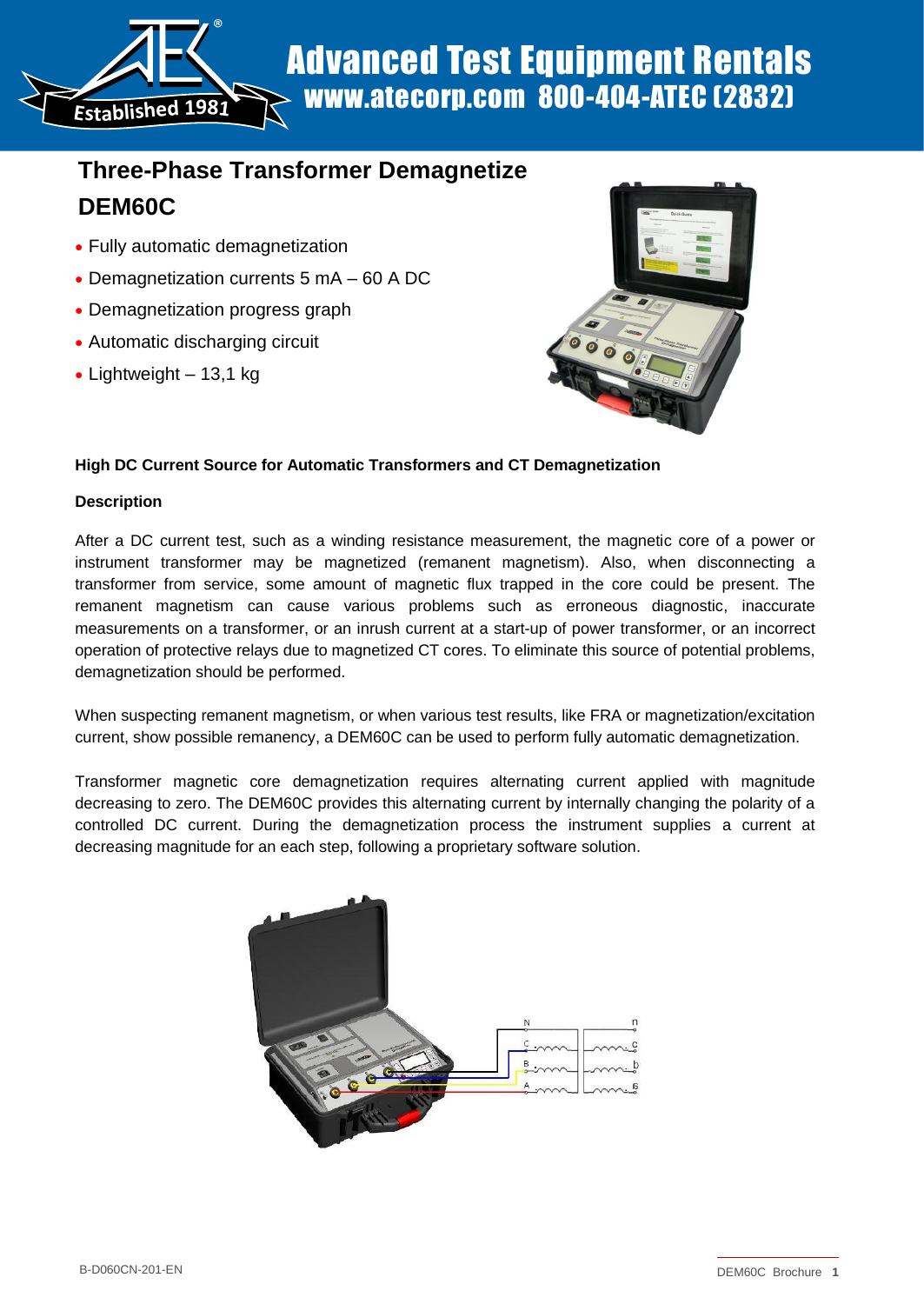

#### **DV-Win**

Using the DV-Win software, instrument can be operated and controlled from a PC, and results are obtained directly at a PC. The standard interface is an USB and an optional RS232.

During the demagnetization process, the progress of the demagnetization will be shown either on the device display or on a PC.

Supported by the DV-Win software, DEM60C enables current waveforms and values to be displayed during the demagnetization progress on the DV-Win generated graph. The graphical display of demagnetizing current in real time enables monitoring the transformer core demagnetization process.



The generated graph can be saved on a computer. This option provides easy after-the-test analysis of the demagnetization process, in terms of current waveforms and values for each step, along with the duration of the complete process.

## **Discharging Circuit**

Injection of current and discharging energy from the inductance are both automatically regulated. During and after the operation, an intrinsically safe discharge circuit with an indicator rapidly dissipates the stored magnetic energy. The discharging circuit is independent of power supply.

## **Accessories**

## **Included**

- DV-Win PC software, USB cable
- Mains power cable
- Ground (PE) cable

## **Recommended**

- Current cables  $4 \times 10 \text{ m } 10 \text{ mm}^2$  with TTA clamps
- Cable bag

## **Optional**

- Current cables  $4 \times 15$  m 10 mm<sup>2</sup> with TTA clamp
- Current cables  $4 \times 20$  m 16 mm<sup>2</sup> with TTA clamp
- Cable plastic case medium size
- Cable plastic case with wheels medium size
- Transport case
- Bluetooth communication module



Current cables